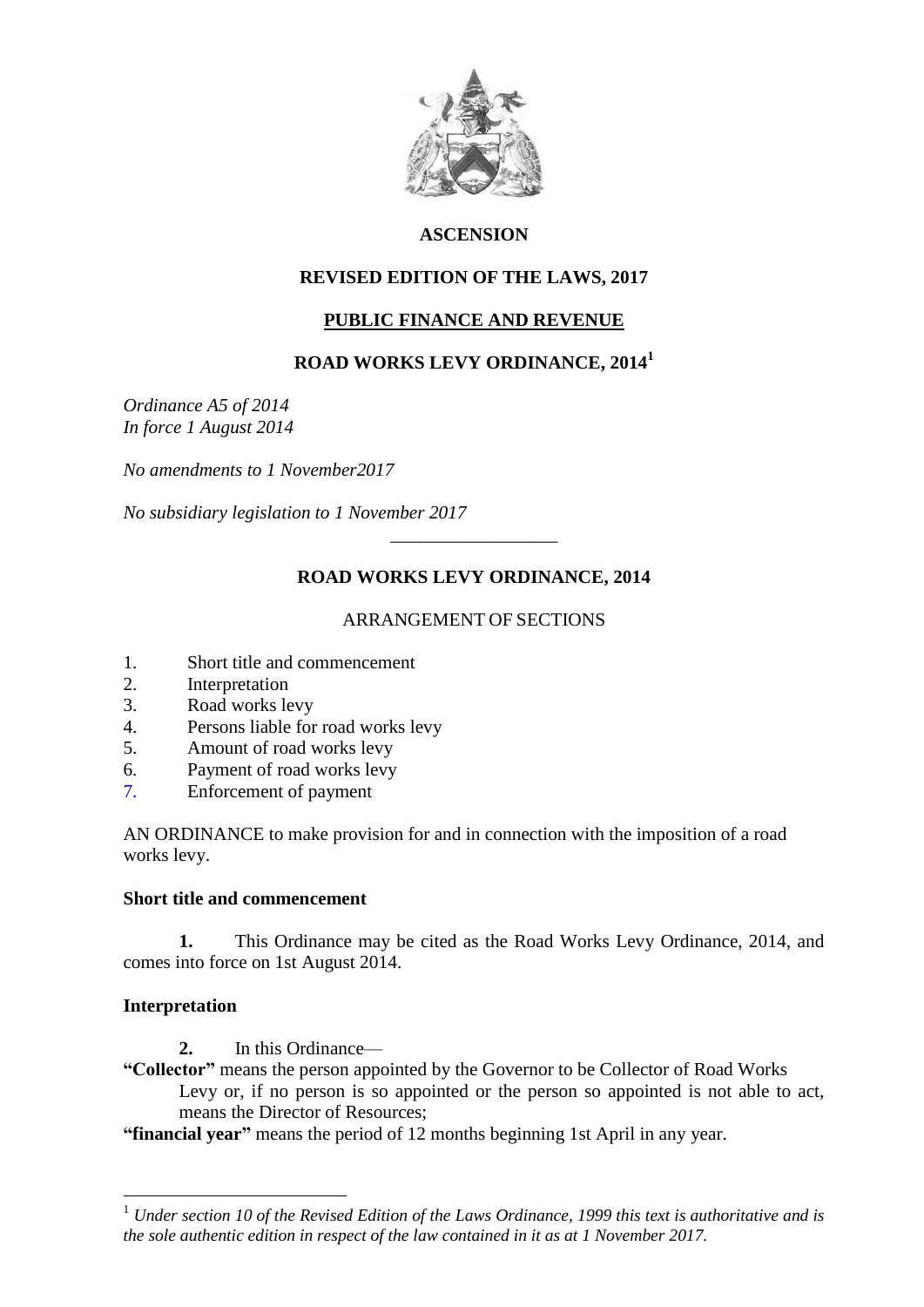#### **Road works levy**

**3.** There is to be a tax to be known as road works levy.

### **Persons liable for road works levy**

year—

- **4.** The following persons are liable to pay road works levy for each financial
- *(a)* the Secretary of State for Defence of the United Kingdom;
- *(b)* the British Broadcasting Corporation;
- *(c)* Sure South Atlantic Limited; and
- *(d)* the Secretary of State for Foreign and Commonwealth Affairs of the United Kingdom.

### **Amount of road works levy**

**5. (1)** The amount of road works levy which a person specified in section 4*(a)* and *(b)* is liable to pay for a financial year is the person's share of the relevant total amount.

- **(2)** The "**relevant total amount**" is—
- (a) for the financial year beginning with  $1<sup>st</sup>$  April 2014, £354,224;
- (b) for the financial year beginning with  $1<sup>st</sup>$  April 2015, £297,432;
- *(c)* for the financial year beginning with  $1<sup>st</sup>$  April 2016, £362,203;
- (d) for the financial year beginning with  $1<sup>st</sup>$  April 2017, £377,713.
- **(3)** The share of the relevant total amount is—
- *(a)* in the case of the Secretary of State for Defence of the United Kingdom, 66.9%;
- *(b)* in the case of the British Broadcasting Corporation, 33.1%.

**(4)** The amount Sure South Atlantic Ltd is liable to pay is fixed at £12,000 for each financial year set out in subsection (2).

**(5)** The amount the Secretary of State for Foreign and Commonwealth Affairs of the United Kingdom is liable to pay is fixed at £6,000 for each financial year set out in subsection  $(2)$ .

## **Payment of road works levy**

**6. (1)** Road works levy for the financial year beginning with 2014 is payable on 1<sup>st</sup> October 2014.

**(2)** The Collector shall at least 30 days before 1st October 2014, issue to each of the persons specified in section 4 a notice stating the amount of the levy assessed by the Collector to be due from the person on that date.

**(3)** Road works levy for all other financial years is payable in 2 equal instalments.

**(4)** The first instalment is due on 1st April in the financial year and the second on 1st October in the financial year.

**(5)** The Collector must—